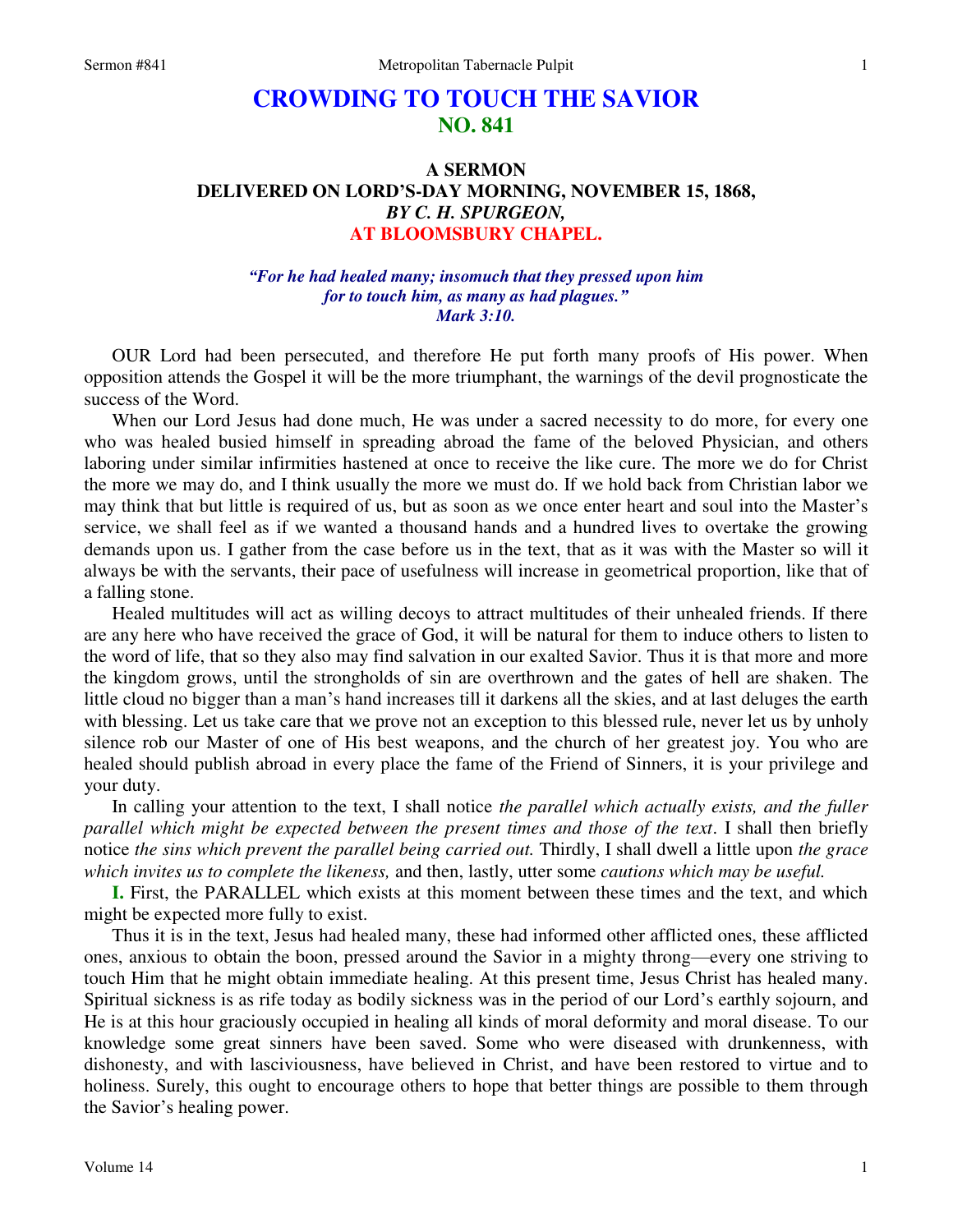The Gospel has had free course in the slums of St. Giles, it has worked graciously in the mansions of Bloomsbury, the Gospel has been found mighty in Bethual Green, and it has been victorious in the West End. A few have been saved of the highest in the land and not some only, but many of the poor in these last days have found Jesus mighty to save. Many who were lost to all spiritual things have been saved of late, during this last week many believed and were changed in heart. Every Sabbath, souls are saved. We may not blazon it in the newspapers, nor parade the work of the Lord in the magazine, but, for all that, God is allowing us week after week, to see evil men made good. We can assure you that those of us who are pastors, and watch for souls, constantly see Jesus at His gracious work with sin-sick souls. He is today healing men of the maladies of their souls.

 Those, whom Jesus has healed, have been most thoroughly and effectually restored. The drunkard has not merely been reclaimed for a time, but he has become throughout life a sober, excellent citizen. The depraved and the debased have not been lifted up into a transient hypocritical profession of a religion which they did not understand, but we confidently testify that they have been made new creatures in Christ Jesus and are now among the most honorable members of society. Looking back upon our own observation during a course of years, those of us who are occupied in preaching the Gospel, earnestly bear witness that in these degenerate times, as men usually call them, Jesus Christ exalted in the highest heavens is still delivering men from spiritual infirmities, saving them from gross vices and inveterate habits.

 So far the parallel exists, and it would be natural to expect to see it completed. Since many diseased in soul have been healed, it might be reckoned on that great multitudes of men would desire to be saved too. There are crowds of sick folk in every direction, there are many here this morning who are spiritually sick, with eyes that see not God, hearts that throb not with love to Him, knees that bow not in earnest prayer, hands withered for all holy service, consciences seared, judgments unbalanced, imaginations perverse. All around us spiritual sicknesses of one kind or another meet our eye, even this house of God is crowded with diseased souls like a huge hospital.

 As for the great outlying population who fear not God, what a scene of plague meets the spiritual eye, what pestilence stalks in public, what disease festers in private! Soul sickness being thus prevalent, and Jesus being still engaged in healing, how is it that the sick folk do not throng to Him? How is it that every house in which Christ is preached is not crowded to the doors? Why do not men struggle and thrust one another to hear the glad tidings of redemption from their sins? How is it that they are not earnestly engaged in prayer? One would have thought that every house would have had its sighs, its tears, its groans, until Christ should reveal Himself, and the inhabitants should be healed.

 One would have expected to find whole families engaged in supplications, even to the neglect of worldly business for a time, until their souls were healed. Men lie awhile with bodily sickness, why not with soul sickness? We might have imagined that as we walked the streets men would run after us crying, "Men and brethren, what must we do to be saved?" The need of healing is great, the Physician is present—how is it that men sleep on and neglect gracious opportunities which concern their eternal destinies? The parallel is not carried out. Men care nothing about the Word of their salvation. If they hear it, they forget it; if some of them remember it, they do not practice it; if for a while they practice it, their goodness is "as the morning cloud and as the early dew." The mass of mankind are content to be spiritually blind, and halt, and maimed, and talk as if their wounds, and bruises, and putrefying sores, were marks of honor and ensigns of health.

 Now, this would not be wondered at if there were reasonable doubts as to whether Jesus did really heal the souls of men. But there is no doubt on the minds of those who have watched the various cases. Some of us have ourselves been healed, and therefore speak from assured experience. Here stands a man before you, who by the space of five years was secretly bowed down with despondency and depression of spirits of an unusual sort—one whose life was spent at the very gates of hell through sorrow of heart when but a youth, yet, in one moment was he lifted into perfect peace, a peace which he would not change with any man beneath the stars, and all that by a simple looking to Him who was crucified upon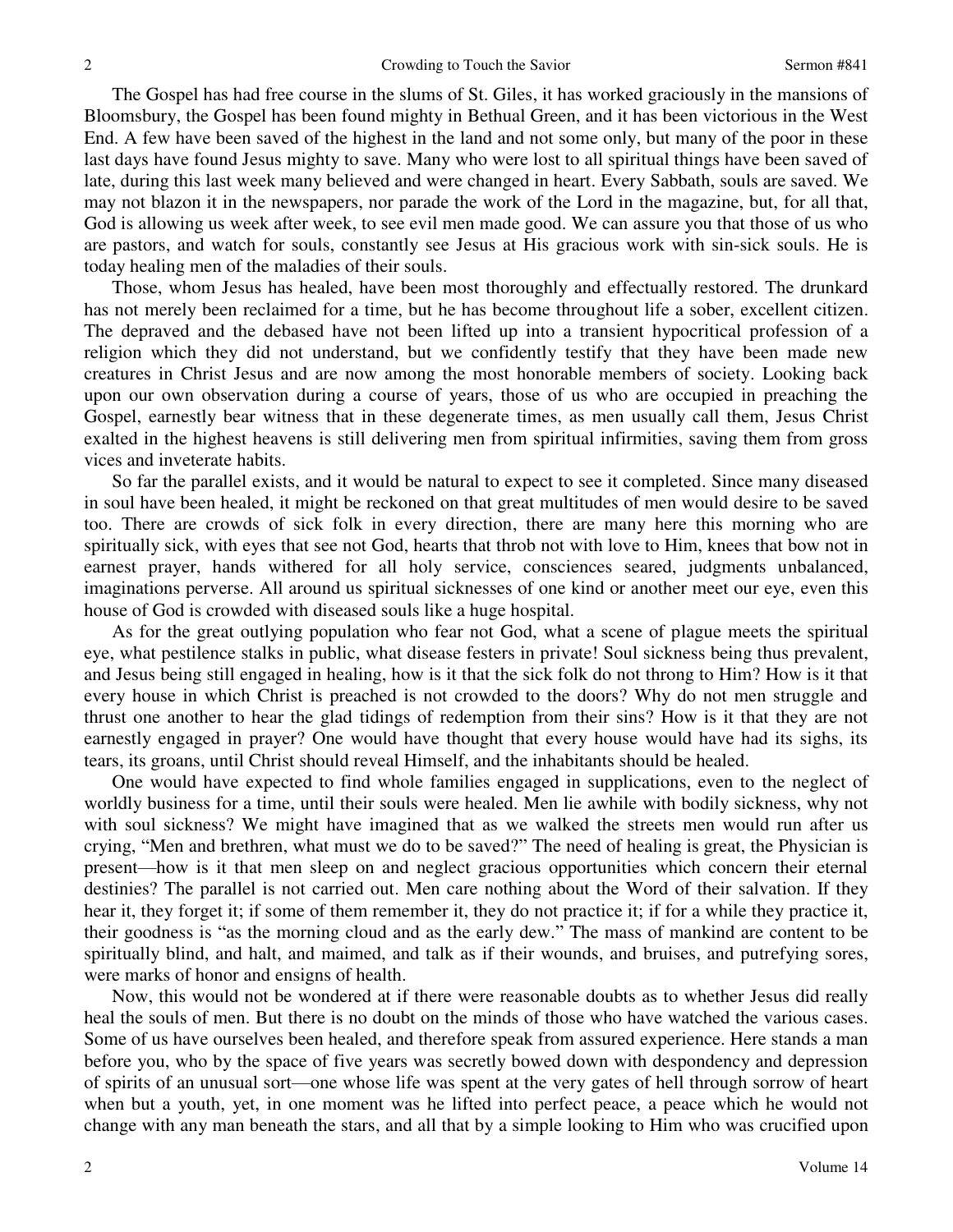the cross. That one form of healing is a type of others, for all other evils are overcome in the same manner. Jesus can heal you of your pride, He can deliver you from anger, He can cure you of sluggishness, He can purge you from envy, from lasciviousness, from malice, from gluttony, from every form of spiritual malady. And this He can do, not by the torturing processes of penance, or the exhausting labors of superstitious performance, or the fiery ordeals of suffering, but the method is simply a word from Him, and a look from you, and all is done. You have but to trust in Jesus and you are saved, saved this morning, made a new creature in an instant, set on your feet again to start upon a new life, with a new power within you, which shall conquer sin.

We who bear this testimony claim to be believed, we are not liars. Not even for God's honor would we palm a pious fraud upon you. We have felt in ourselves the healing power of Christ. We have seen it, and do see it every day, in the cases of others, in persons of all ranks, and of all ages. All who have obeyed the Word of Jesus have been made new creatures by His power. It is not one or two of us who bear this witness, there are hundreds who certify to the selfsame fact, not of ministers alone, but of other professions and callings. There are tradesmen here, there are gentlemen here, there are working men here, there are persons high and low here, who could, if this were fitting, rise and say, "We too are witnesses that Christ can heal the soul."

 Here, then, is the marvel, that those who know this do not immediately throng to Christ to obtain the selfsame blessing. "'Tis strange, 'tis passing strange, 'tis a wonder!" The course of those of whom we read in the text was a rational one. They heard that Christ had healed many, and the true practical logic was, "Let us be healed too! Where is He? Let us reach Him. Are there crowds about Him? Let us jostle one another, let us force our way into the mass until we touch Him, and feel the healing virtue flowing forth from Him."

 But men seem to have taken leave of their reason now. They know that the blessing is to be had, an eternal blessing not to be weighed with gold, nor compared with diamonds, and yet they turn their backs upon it! Selfishness usually attracts men to places where good things are to be had, but here is the chief of all good, the possession of a sound soul, the gaining of a new nature which will fit a man to be a partaker with angels of light in glory, to be had, and to be had freely, yet man, untrue to himself, not even letting a right-minded selfishness govern him, turns away from the fountain of all goodness, and goes his way into the wilderness to perish of eternal thirst.

**II.** Secondly, and very solemnly, WHAT ARE THE SINS WHICH PREVENT THE CARRYING OUT OF THIS PARALLEL?

 Painful is it to remember that one of the first sins which prevent men from pressing and thronging to touch Christ is *ignorance,* the sin of willful ignorance, not knowing what they might know, not knowing in very truth what they have learned in theory. My dear hearers, many of you this morning are unconverted, you are just what you always were, men diseased by sin. You know that Christ is healing souls, and yet you have no desire to be healed, or the desire does not lead you practically to press to Him for the blessing. I say one cause of this is your ignorance, you do not know your disease. You do not know the true meaning of these three letters—S, I, N. If I were to put you through a few questions, you would admit the truth that you are sinners, but you do not know the meaning of your own confession. You would confess that you were born in sin, but then the true meaning of sin has never occurred to you, and the confession is, therefore, good for nothing.

 If I were to read the bottom of your soul, I should discover deeply engraven there the belief that you are not very guilty, and that all your sins put together amount to nothing very serious. If you had indulged in some gross external act of iniquity you might, perhaps, have perceived its vileness, but you do not see any particular heinousness in those commonplace transgressions into which you have fallen, and you are quite ignorant of the evil which lies hidden within them. You are at rest, though God is angry with you. You remain at ease though you bear an unclean disease about you which will shut you out of Paradise. If a man were quite sure that he had a cancer in his breast and knew that a medicine was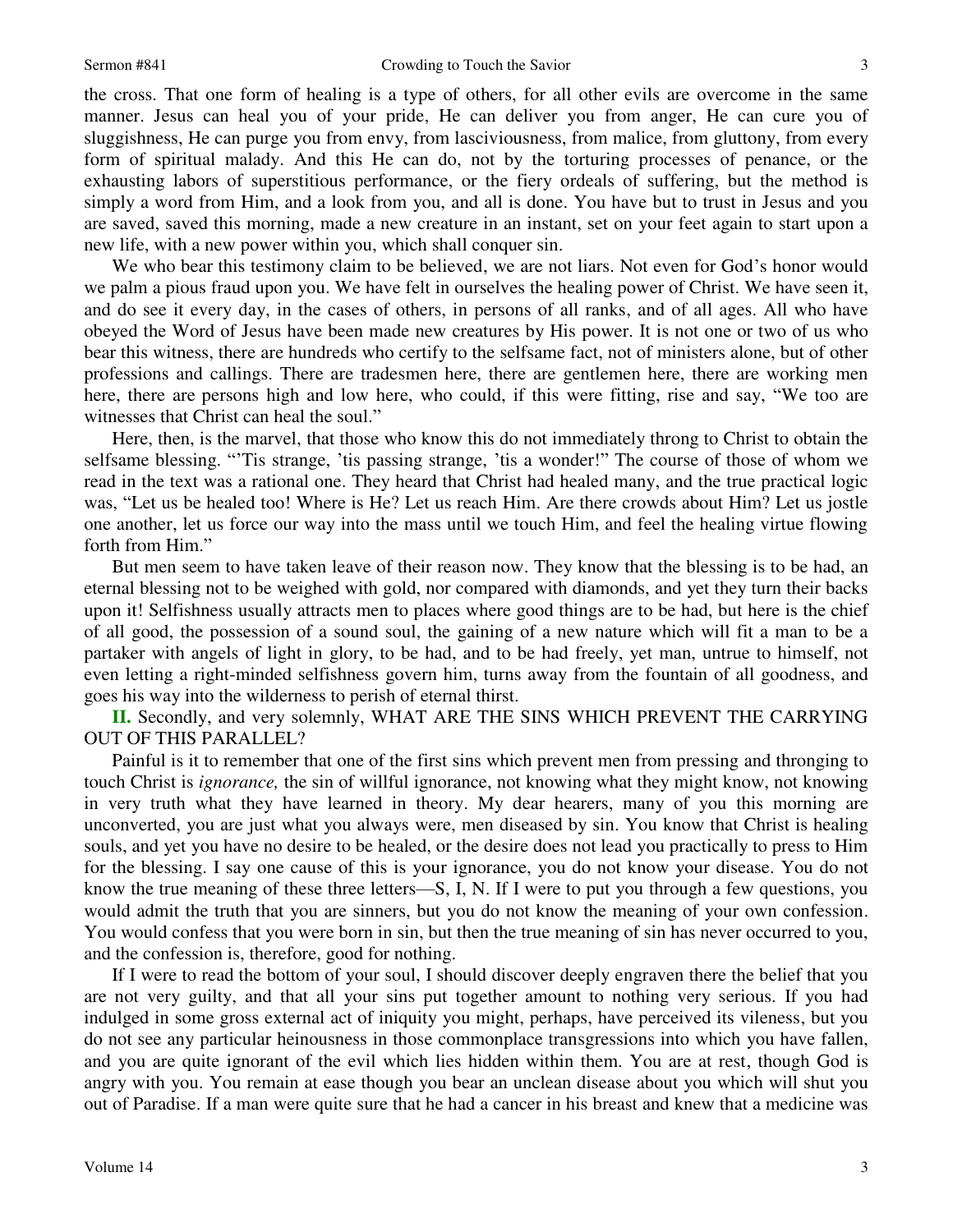to be found which would heal it, if he did not seek the medicine, you would feel confident that he did not know what a cancer meant.

 So is it with you, you do not know what sin means, you do not know that the smallest sin is the beginning of hell, a spark of the infernal fire, the first cause of that unutterable torment, the smoke of which goes up forever and ever. O poor souls, to be so ignorant, where not to know is to be forever undone. May God's eternal Spirit shine like the sun into your dark spirit and reveal yourself to yourself. If I might pray one prevailing prayer for every unconverted one here this morning, it should be this, "Lord, make them to know their present state, and to tremble at it."

 Oh! if you did but know your danger, and knew the sweetness and efficacy of the remedy, if you did but know the punishment which is coming, and the blessedness of escaping from it, you would be amongst the first to press and throng about the Savior to obtain healing from Him. But ignorance holds many back.

 Akin to ignorance is *insensibility*. Many men know, but do not feel. The mass of our hearers, the unconverted I mean, have but very little feeling, indeed, spiritually they have none at all, for they are "dead in trespasses and sins." You may stab a dead man in a thousand places, but he will not cry out. So is it with ungodly men. You may tell them of the love of Christ, the story of which might surely melt a rock, and make the adamant dissolve, but if they feel any emotion it is but for a moment—a little superficial feeling, no sooner begun than ended, and they go their way to forget it all. The love of the bleeding Immanuel is an idle tale to them. Then the preacher may bid Sinai thunder with all its mighty peals, God Himself may be heard in judgments loud and terrible, but, while the forests bow and the rocks are shivered, the obdurate heart remains unmoved.

 Defiance is hurled by unbelief against Omnipotence itself. In vain we talk of the terrors of God and the judgment to come! In vain we poor preachers endeavor to convey our warning messages in the most affectionate and pathetic terms! Charm we ever so wisely, the deaf adder will not hear, and we go back to our Master and lament, "Who has believed our report, to whom is the arm of the Lord revealed?" An awful insensibility has stolen over the natural heart of man, and therefore it is, that though poisoned through and through with the venom of sin, with Jesus waiting to heal, men crowd not to find the remedy.

 In addition to this insensibility, there grows over unrenewed hearers of the Gospel a sad indifference about it all. I do not hear them speak out this indifference openly, but they might as well avow it, for they really feel it. There is this kind of indifference, "Well, well, why make so much to do about it? If I am to be saved, I shall be saved, these things will happen in due time. Meanwhile, why make so much fuss about the soul? Our souls do not pay as a present investment, and we do very well with them as they are. We are at the desk from Monday to Saturday, we are in the shop or in the exchange all day long, really, a man must look to the main chance and mind his business, or else nowadays he will soon go to the wall."

 There is a tacit persuasion among men that the soul does not matter, although few men would have the hardihood to say as much. Yet he who soberly calculates, cannot but know that the soul is of the utmost consequence, for as the life is more than meat, and the body more than raiment, so must the soul be more precious than the body, especially viewing it in the light of immortality. "What can it profit a man if he gains the whole world and lose his own soul?" When that funeral bell begins to toll, what avail shall it be to a man that he was learned and famous, that he made so much money and died, as men say, worth so many thousands?

 How can his wealth serve him if his soul, in all its naked deformity, is bound to stand before its God, its wounds unhealed, its filth unwashed, covered from head to foot with the loathsomeness of its sin? To hear the Judge say, "Get you hence, you have no portion with the blessed, you are sick unto death, get you to the abode of the unclean forever," will be the everlasting death-knell of all hope.

 O sirs, you will then wish that you had given up all the world to have found Christ. You will then curse yourselves that you spent your lives in gaining an infinite loss and hoarded and scraped up mere

4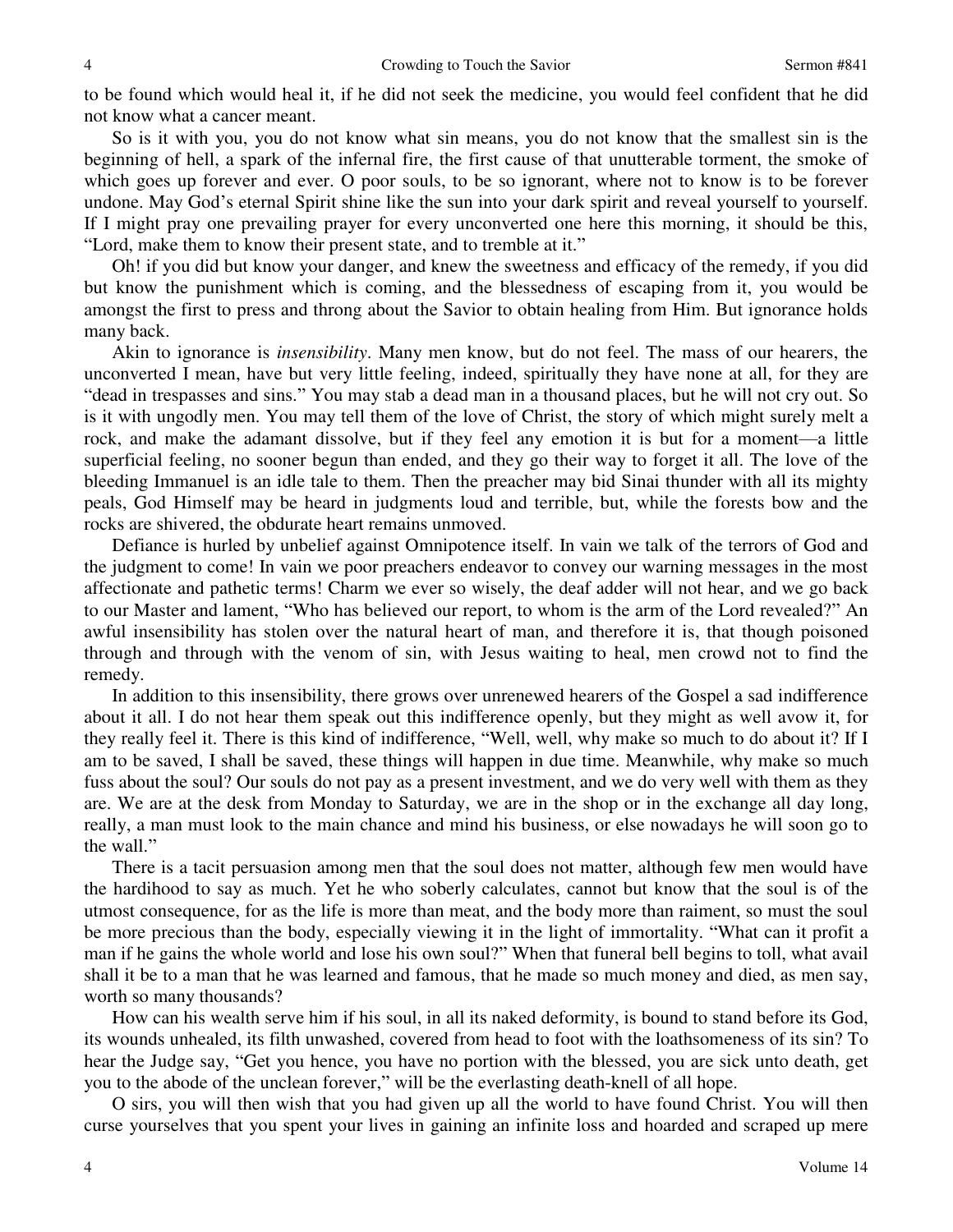smoke and ashes. How you will mourn that you gave your minds to things which are not bread, and your labor for that which profits not, while you allowed your soul's weightiest affairs to go by default! Indifferent we may be now, it will be hard to be so indifferent on a dying bed, it will be impossible to be so before the bar of God. *Here* we may place earth first, but when we come to die, we shall find all mortal things recede. After death what a speck will earth appear! Time's fleeting concerns will have vanished from our thoughts, except as they linger in our regrets, and add fiercer pangs to our pains. Oh, I pray you give your thoughts to heaven*,* for your immortal natures demand this of you. Pause awhile! Be sober! Give scope and room to sound judgment! Trifle not with eternity. If you must forget any part of your manhood, let it be the part which shall so soon be worm's meat, and melt back to mother earth, but

 Men press not to Christ as we should expect they would because they *procrastinate* so inveterately. Delay is the devil's great net. All men mean to repent. Alas! they will regret one day that they did not repent at once. Most men intend to believe in Jesus, but they put off believing till there will be no Savior in whom to trust. It is always tomorrow with men. Archias, the Grecian ruler, was met one night by a friendly messenger, who brought a communication informing him that he was to be assassinated at a feast. Archias, being in a merry mood, would not read the letter just then. Why should he, as he was going to a banquet? "But," said the messenger, "it contains serious things." "Well, well," said Archias, "serious things tomorrow." He died, bearing about him the message which would have saved his life if he had read it.

O, rob not your souls, defraud not your spirits, be not indifferent to your own best welfare.

 Thousands are saying, "Serious things tomorrow!" and so they die, and what is more, they are damned bearing the warning about them which was meant to arouse them. Why will men thus go blindfolded to destruction? God forgive some of you for having delayed so long, and may you be moved by His eternal love to persevere no longer in such a course! Hear, I beseech you, the Word which says, "Today, if you will hear his voice, harden not your hearts," "Today is the accepted time, today is the day of salvation!"

 There is another reason, men come not to Christ to seek healing for their souls because they really *love the disease.* It is a part of the madness of sin and the folly of iniquity that it fascinates men into a love of itself. if men did not love unrighteousness, they would not be unrighteous, if men did not love in their hearts disobedience to God, and the pleasures of the flesh, they would no longer be disobedient, but would yield to God at once. When we have to deal with sinners about their souls, there is this difficulty that instead of desiring to be saved, with many of them, this is the last thing they would wish for. If to be saved meant to be delivered from going down to hell, they would like that well enough, but since it means something more, namely, being saved from their sins, saved from being any longer slaves to their lusts, they care not for such a salvation.

 They would rather be spiritually crooked, and blind, and lame, they do not desire the holy sanity of spiritual manhood, they would rather bear about them the deformity of sin because their perverted minds have gathered a taste for that which destroys them, and they perceive, or think they do, light in that which is darkness, and sweetness in that which is bitter. Will not the drunkard take the cup at all hazards? Ah! have I not seen him poison himself willfully with his excess? When year after year he has undermined his constitution, and is at death's door, will he not grieve, and even shed tears if from poverty, sent in mercy to him, he is unable to get that drink which is ruining him?

 And will not men who have given way to their passions, when they know that mischief will follow, when they have already smarted from it, go on in sin like the sheep which follows the butcher into the very slaughter? Oh! the madness, the raving madness of men. The basilisk eyes of the old serpent enchant poor foolish humanity, so that it sits still to be devoured and has no will to escape. Men hug their chains and kiss their fetters, they talk of happiness when they are standing over the mouth of hell, and in a few short months or days will fall into the devouring fire. Madness reigns in the human heart. O God, remove it, remove it from each one of my hearers this morning, that not one may choose his own delusions, and select for himself a course which must inevitably end in unmeasured misery.

Volume 14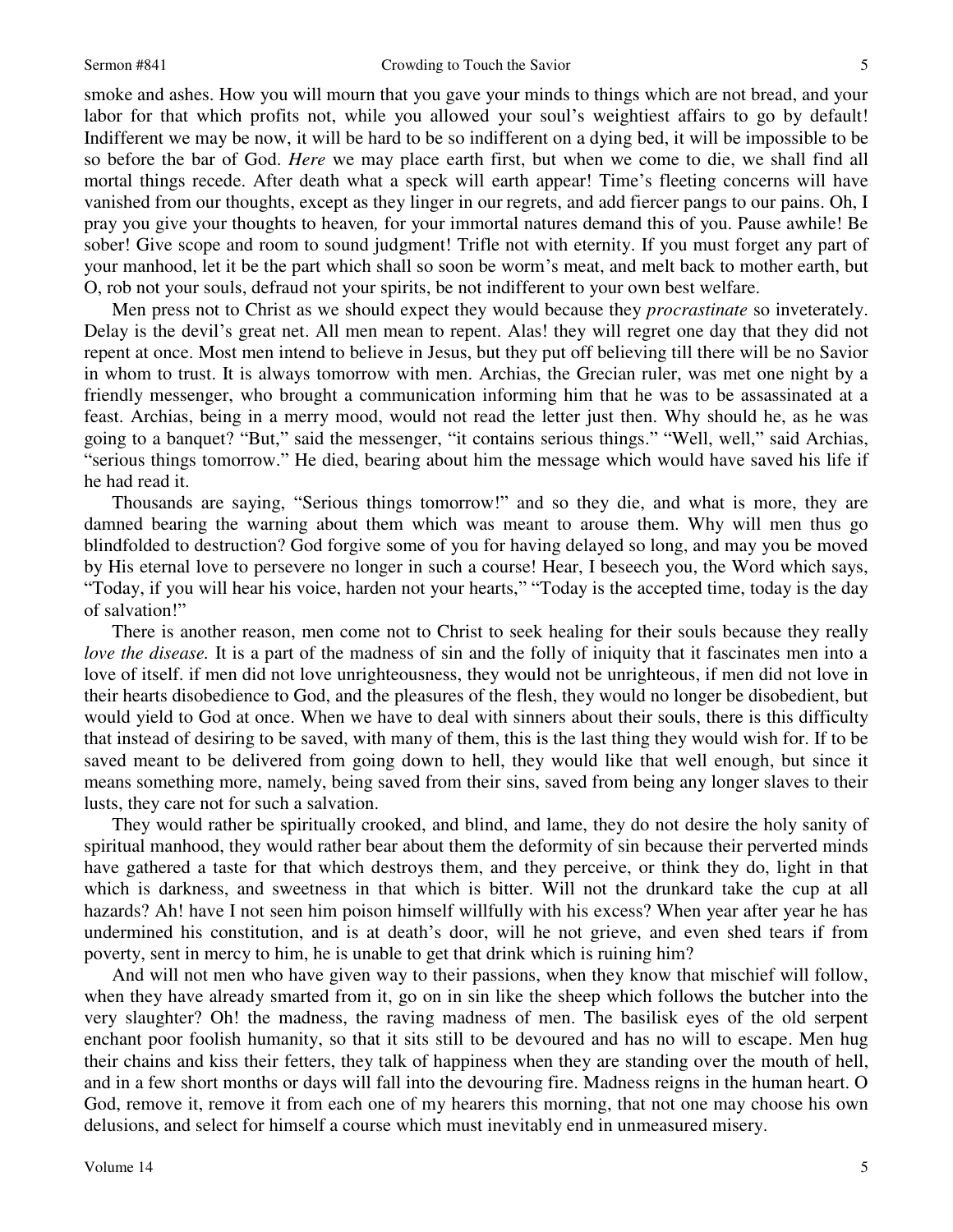Thus I have tried, as best I could, to point out the sins which prevent men from thronging to Christ. But I feel that I speak too coldly upon a theme which charms my heart, and I fear you listen to this matter, you unconverted ones, as though it were of no great concern to you—when oh! within the next hour or two, it may receive an importance which you have not dreamed of yet. Poor dying creatures that we are, at our very longest so short-lived and so apt to be caught away in a moment, how is it that we can sport and trifle with the things which more concern us than all else beside? What are houses and lands, what are stocks and exchanges, what are all our belongings, what even the body itself, and these eyes, and hands, and this tongue, compared with the soul, which is our essential self, our very being? If our souls are unsound, if our spirit be rotting with the disease of sin, if we be therefore as lepers shut out from heaven and God forever, oh! misery of miseries—what can make up for this, if it were but for an hour? But when it is for eternity, and the soul is lost forever, what can compensate? Ah! dear hearers, run not the risk, but crowd to the Savior today who is so willing to receive you right now.

**III.** This brings me, in the third place, to notice THE GRACE WHICH INVITES us this morning to complete the parallel of the text.

 Christ is healing souls. Grace invites us to do as the text says, namely, to press upon Him to touch Him, as many of us as have plagues. Think now what facts invite you to come to Christ! In the first place, dear hearers, *you are spared in this world,* and with some of you this is no small wonder. You have passed, it may be, through great perils, you were sick of the fever, you were laid low with cholera, you have been in shipwreck, you have escaped from a calamitous fire, you have been in eminent peril many and many a time. It is a wonder to all who know you that you are alive, and it is most of all a wonder to yourself. Account that the long-suffering of God is salvation and is meant to lead you to repentance. He has spared you that you might not die until you had found His mercy. Thus His eternal mandate ran, "Spare that man till he has yielded Me his heart, for I have loved him with an everlasting love, and I will not suffer death and hell to take him, he is Mine, and he shall live till he repent." Is it not so? May not God have sent me here this morning to tell you that it is so? You have been suffered to live where others have perished, because God has a special regard for you.

 I talked with one some years ago who rode in the charge of Balaclava, when the shots were emptying the saddles all around; as in obedience to orders, the troops galloping on to death's mouth. I could not but look upon him with awe, hoping that he was one for whom God had a peculiar regard. Now, you aged men who have been spared till now, your companions have fallen on the right hand and on the left, how death has emptied the saddles of those around you! Those who kept shop in the same street, those who went to school with you, your playmates, your relatives, your brothers, your cousins, they are nearly all gone, and you are here! What are you here for? Why, I think, to say this morning, "I will arise, and go unto my Father, I will tell Him I have sinned against Him, I will ask His mercy." Let the fact of your being spared induce you to seek Christ.

 There is another encouragement for you in the fact that you are spared *to hear the Gospel*. You did not always hear it, and you do not, even now, always hear it, but you are brought this morning to listen to one who would fain, by the Holy Spirit's power, bring you to Christ, and who, speak as he may, desires to speak out of love to your soul. It is a great mercy that you have been permitted to hear the Gospel after having so many times repelled its warnings and forgotten its admonitions—

#### *"Still doth His good Spirit strive, With the chief of sinners dwell."*

I do not believe that the Gospel has been sent into this place this morning, to be preached for nothing. I will not believe that my Master directed me to stand in this pulpit and address you without intending that some of you should, by His Spirit's power, comply with the divine request which is so much for your own profit. The Gospel is preached unto you, and God has not sent it with the intention that after you have heard it, you should seek mercy and not find it. Oh! no, God does not tantalize, He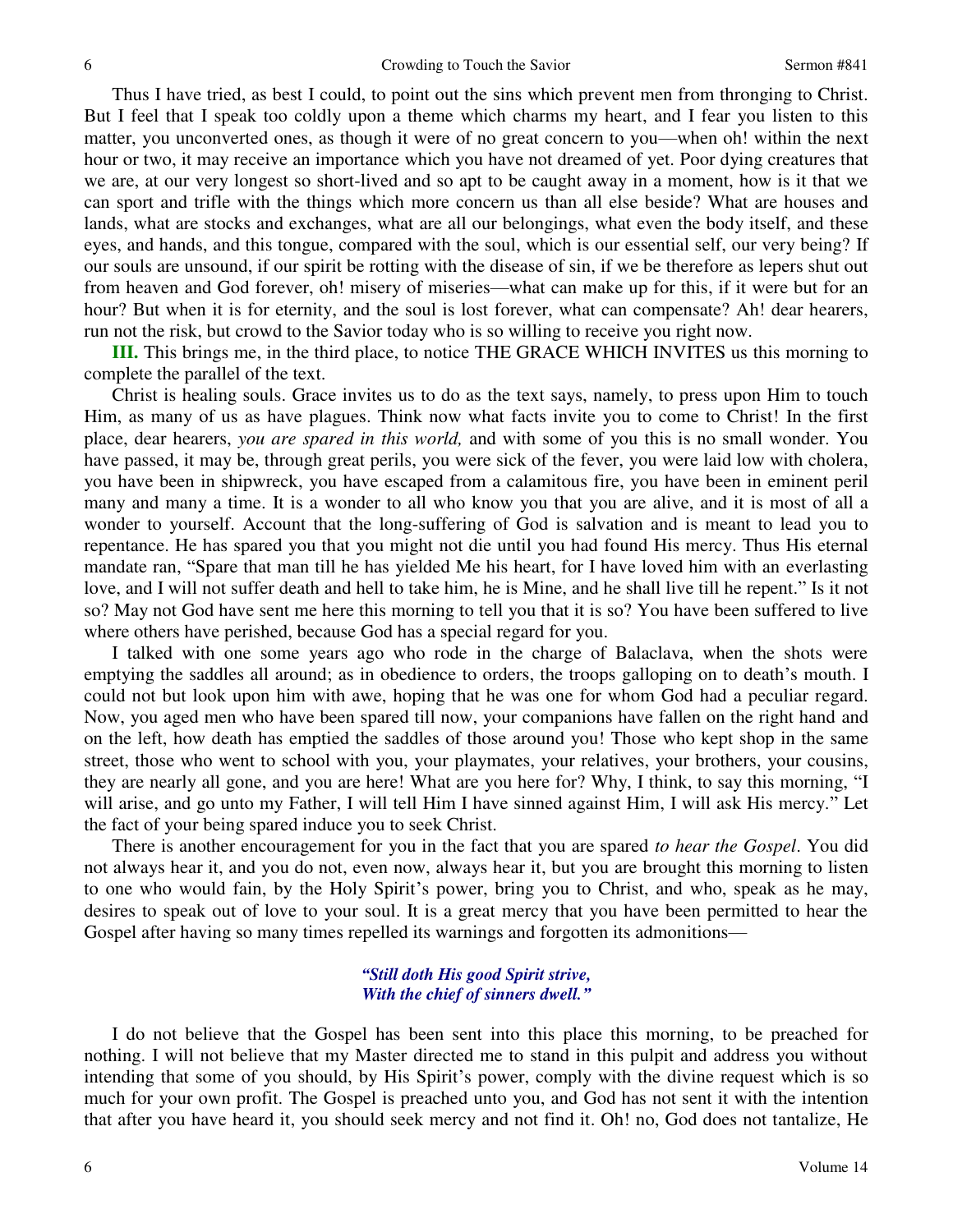does not mock the sons of men. He bids you come to Him. Repent and believe, and you shall be saved. If you come with a broken heart, trusting in Christ, there is no fear that He will reject you, else He would not have sent the Gospel to you.

 Beloved, there is nothing that so delights Jesus Christ as to save sinners. I never find that He was in a huff because they pressed about Him to touch Him. Nay, but it gave Him divine pleasure to give forth His healing power. You who are in trade are never happier than when business is brisk, and my Lord Jesus, who follows the trade of soul-winning, is never happier than when His great business is moving on rapidly. What pleasure it gives a physician when at last he brings a person through a severe illness into health! I think the medical profession must be one of the happiest engagements in the world when a man is skillful in it. Our Lord Jesus feels a most divine pleasure as He bends over a broken heart and binds it up. It is the very heaven of Christ's soul to be doing good to the sons of men. You misjudge Him if you think He wants to be argued with and persuaded to have mercy, He gives it as freely as the sun pours forth light, as the heavens drop with dew, and as clouds yield their rain. It is His honor to bless sinners, it makes Him a name, and an everlasting sign that shall not be cut off.

 I know I once belied Him, when I felt my sins to be a great burden, I said within myself, "I will go to Jesus, but perhaps He will reject me," I thought I had much to feel*,* and to do to make myself ready for Him, and I therefore did this and that, but the more I did the worse I became. I was like the woman who spent her money on physicians, and was nothing better, but rather grew worse. At last I found it was of no use, and when I fully understood that there was life in a look at Christ, that all which was wanted was for me simply to trust, to come as I was and put my case into His dear pierced hands, and leave it there—I could not think it *could* be so, it seemed so simple—how could it be true? Was that all?

 I thought when I came to Him, He would say to me, "Sinner, you have rejected Me so long, you have mocked Me by saying prayers which you did not feel, you have been a hypocrite and joined with God's people in singing My praises when you did not praise Me in your heart." I thought He would chide me, and bring ten thousand sins to my remembrance. Instead of that, it was but a word, and it was all done. I looked to Him, and the burden was gone. I could have sung, "Hosanna! Blessed is He who comes in the name of the Lord, with pardon in His right hand and acceptance in His left, with abundant blessings to the least deserving of the sons of men."

 Now, my dear hearers, I have to tell you that Jesus Christ abides in the same ability to save as He had in the days of His flesh. He ever lives to make intercession for sinners, and is therefore able to save to the uttermost them that come unto Him, and it is still true that him that comes He will in no wise cast out. There has never been an instance of a man that trusted Christ and perished, and there never shall be an instance. Murderers have tried it, and blood-red murder has been washed out by the crimson blood of Jesus. Harlots have tried it, and have sat at the feet of Jesus and washed them with their tears for very joy. Thieves have tried it, the adulterer, the whoremonger, the most debauched and depraved have come to the cross, and have obtained mercy through the precious blood. None are excluded who desire to come and who sincerely trust in Christ to save them. I pray you, therefore, listen to our tearful invitation, and stand not back through shame or fear, for Jesus still is able and willing to save all who trust Him.

 Do I need to enlarge upon this? Perhaps so, but our time fails. I know if you are insensible to your need of Jesus, and do not care about being made whole, you are not likely to come for any drawings of mine, but if you are awakened in any degree by the Holy Spirit, let me take hold of your hand and say, My dear friend, do not delay trusting Christ, do not entertain a hope that it will ever be easier to trust Jesus than it is now, do not think that you will ever be in a better state for coming than you are in now.

 The best state in all the world for washing is to be filthy, the best state in all the world to obtain help from a physician is to be sore sick, the best state for asking alms is to be a beggar. Do not try to patch up those rags, nor improve your character, nor make yourself better before you come to Christ. Come in all your poverty and vileness, just as you are, and say to Him, "My Lord, and my God, You have suffered as a man for all the sins of all those who trust You, I trust You, accept me, give me peace and joy." And tell the world, I pray you, whether He accepts you or no. If He casts you away you will be the very

Volume 14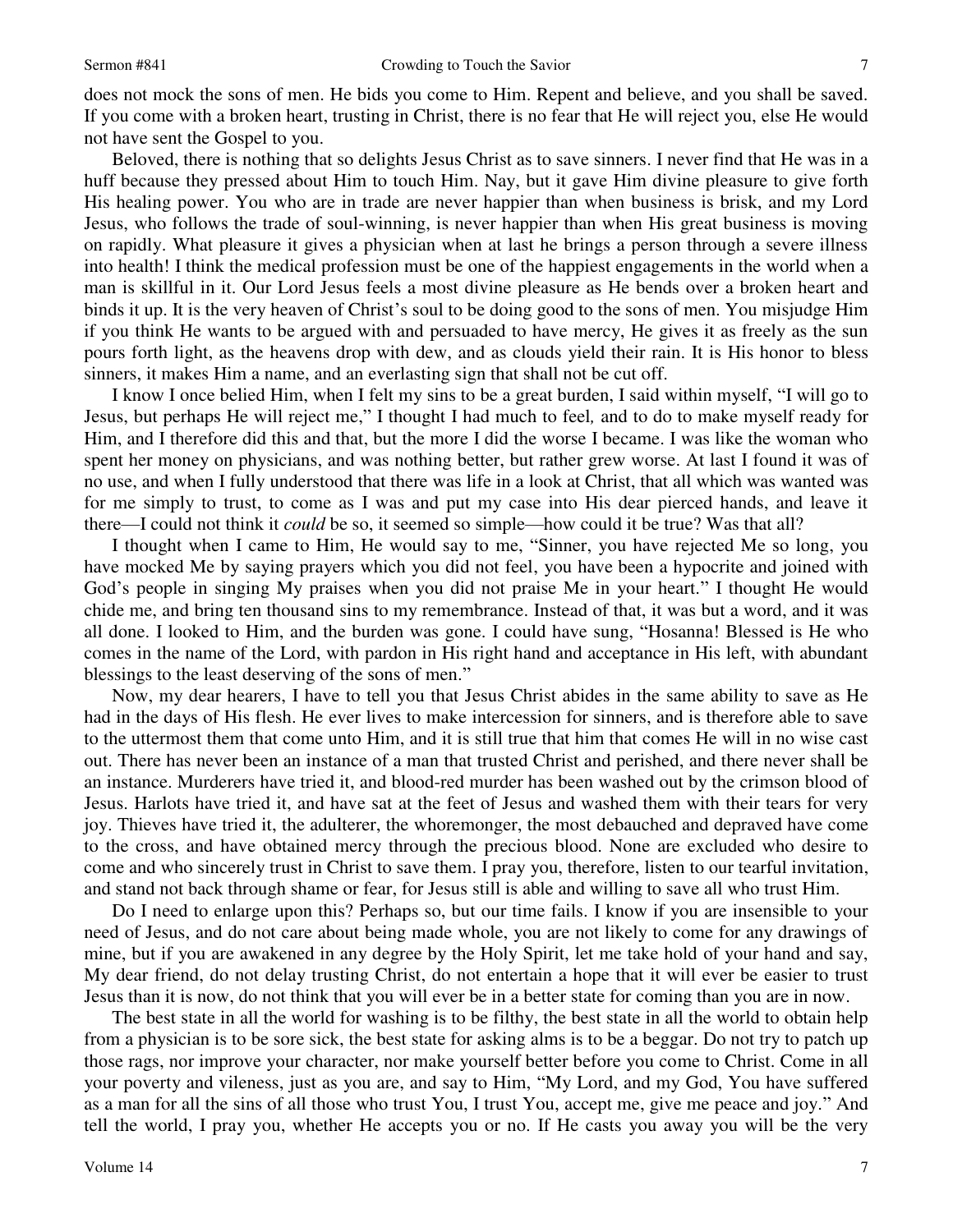first—then let us know of it, but if He receives you, you will be but one among ten thousand who have been thus accepted—then publish it to the confirming of our faith!

**IV.** Lastly, I have one or two CAUTIONS to mention, which seem to me to be needful in such a case. "He had healed many, insomuch they pressed upon Him to touch Him as many as had plagues"

 Our first caution is—*never be content with merely pressing upon Christ*. When there is a gracious season in a church, and persons are converted, many rest satisfied because they have been in the congregation where works of mercy have been performed. It is dreadful to reflect that we have in all our assemblies men and women who are perfectly satisfied with having spent the Sunday in a place of worship. Now, suppose the case of a man having the leprosy, who goes to the place where Jesus is, he sees the people thronging to get near, and he joins in the press, he pushes on for a certain length of time, and then he comes back perfectly content because he has joined with the crowd. The next day the great Master is dispensing healing virtue right and left, and this same man joins in the throng, and once more elbows himself tolerably near to the Savior, and then retires. "Well," he says, "I got into the crowd, I pressed and squeezed, and made my way, and so I was in the way, perhaps I might have got a blessing."

 Now that would be precisely similar to the condition of hundreds and thousands of people who go to a place of worship on Sunday. There is the Gospel, they come to hear it, they come next Sunday, there is the Gospel again, they listen to it, and they go their way each time. "Fool!" you say to the man with the leprosy, "why, you did nothing, getting into the crowd was nothing, if you did not touch the Lord who dispensed the healing, you lost all your time, and besides, you incurred responsibility because you got near to Him, and yet for want of putting out your hand to touch Him, you lost the opportunity."

 So you, good people, who come to this chapel, or go to any other place of worship where Jesus Christ is faithfully preached, you come and go, and come and go continually, and what fools you are, what gross fools, to get into the throng and to be satisfied with that, and never touch Christ! Don't tell me of your church goings and your chapel goings! They are not a morsel of use to you unless you touch the Savior through them. Your occupying that pew for a space of twenty years, your going to a place of worship twice every Sunday, your attendance on the weeknight, all this is only so much responsibility, but not a grain of blessing to you unless you really come to Jesus Christ.

 You are right to come to the services, just as they were right to press into the crowd, but you are wrong if you stop there, just as that leprous man would have been had he been foolishly content to have pressed into the throng without getting near to Christ. And yet, is not this the conduct of a great many of you? It is getting serious too. You have been Chapel-goers, perhaps, for thirty or forty years, and are you a bit the better? Your mother took you in her arms to the sanctuary, you went to Sunday school, you have been always in the way of the means of grace, and yet, for the lack of one thing, a real trusting in Christ, you are perishing in your sin.

 Living water flows at your feet, but you do not drink; living bread is upon the table, but you have not eaten; divine pardon is before you, and you will not put out your hand to take it; heaven's gate is set wide open, and you are content to turn your back upon it.

 I must caution you, again, *not to be content with touching those who are healed*. There were many in the crowd who, having touched the Master, clapped their hands and said, "Glory be to God, my withered arm is restored." "My eyes are opened." "My dropsy has vanished." "My palsy is gone." One after another, they praised God for His great wonders, and sometimes their friends who were sick would go away with them and say, "What a mercy! Let us go home together." They would hear all about it, and talk about it, and tell it to others, but all the while, though they rejoiced in the good that was done to others, and sympathized in it, they never touched Jesus for themselves.

 It is very dangerous work for some of you Sunday school teachers, when you are the means of bringing dear children to Christ, and yet do not come yourselves. Noah's carpenters built the ark, but were all drowned. Oh, I pray you, be not satisfied with talking about revivals, and hearing about conversions, get an interest in them. Let nothing content any one of us but actual spiritual contact with the Lord Jesus Christ. Let us never give sleep to our eyes or slumber to our eyelids, till we have really